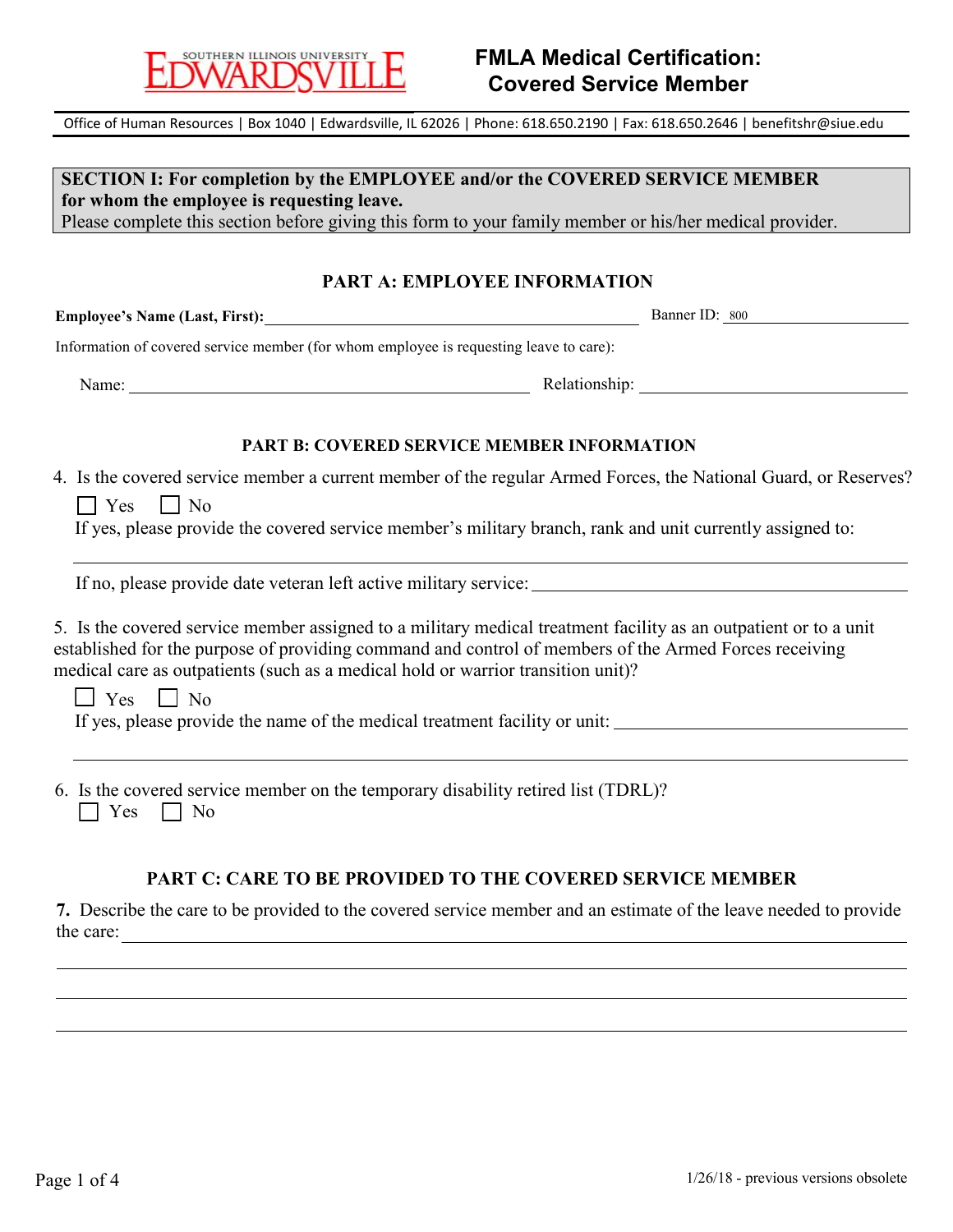**SECTION II: For completion by a UNITED STATES DEPARTMENT OF DEFENSE ("DOD") HEALTH CARE PROVIDER or HEALTH CARE PROVIDER who is either (1) a United States Department of Veterans Affairs ("VA") healthcare provider (2) a DOD TRICARE network authorized private health care provider (3) a DOD non-network TRICARE authorized private health care provider or (4) a health care provider as defined in 29.CFR.825.125.** If you are unable to make certain of the military-related determinations contained below in Part B, you are permitted to rely upon determinations from an authorized DOD representative (such as a DOD recovery care coordinator).

FMLA to care for a family member who is a current member of the Regular Armed Forces, the National Guard, or the Reserves who is undergoing medical treatment, recuperation, or therapy, is otherwise in outpatient status, or is otherwise on the temporary disability retired list for a serious injury or illness. For purposes of FMLA leave, a serious injury or illness is one that was incurred in the line of duty on active duty in the Armed Forces or that existed before the beginning of the member's active duty and was aggravated by service in the line of duty on active duty in the Armed Forces that may render the servicemember medically unfit to perform the duties of his or her office, grade, rank, or rating. A complete and sufficient certification to support a request for FMLA leave due to a current servicemember's serious injury or illness includes written documentation confirming that the servicemember's injury or illness was incurred in the line of duty on active duty or if not, that the current servicemember's injury or illness existed before the beginning of the servicemember's active duty and was aggravated by service in the line of duty on active duty in the Armed Forces, and that the current servicemember is undergoing treatment for such injury or illness by a health care provider listed above. Answer, fully and completely, all applicable parts. Several questions seek a response as to the frequency or duration of a condition, treatment, etc. Your answer should be your best estimate based upon your medical knowledge, experience, and examination of the patient. Be as specific as you can; terms such as "lifetime," "unknown," or "indeterminate" may not be sufficient to determine FMLA coverage. Limit your responses to the servicemember's condition for which the employee is seeking leave.

### **PART A: HEALTH CARE PROVIDER INFORMATION**

|                                                                                                       | 8. Name of Health Care Provider:                                                                                                                                                                                                             |  |  |  |  |  |
|-------------------------------------------------------------------------------------------------------|----------------------------------------------------------------------------------------------------------------------------------------------------------------------------------------------------------------------------------------------|--|--|--|--|--|
|                                                                                                       | 9. Address of Health Care Provider:                                                                                                                                                                                                          |  |  |  |  |  |
|                                                                                                       | 10. Telephone: Fax:                                                                                                                                                                                                                          |  |  |  |  |  |
|                                                                                                       | 11. Type of practice/medical specialty:                                                                                                                                                                                                      |  |  |  |  |  |
|                                                                                                       | 12. Please state whether you are a:                                                                                                                                                                                                          |  |  |  |  |  |
|                                                                                                       | DOD health care provider<br>VA health care provider<br>DOD TRICARE network authorized private health care provider<br>DOD non-network TRICARE authorized private health care provider<br>A health care provider as defined in 29.CFR.825.125 |  |  |  |  |  |
| <b>PART B: MEDICAL STATUS</b>                                                                         |                                                                                                                                                                                                                                              |  |  |  |  |  |
| 13. Covered service member's medical condition is classified as (check one of the appropriate boxes): |                                                                                                                                                                                                                                              |  |  |  |  |  |

 $\Box$  (VSI) Very Seriously Ill/Injured – Illness/Injury is of such a severity that life is imminently endangered. (**Please Note:** this is an internal DOD casualty assistance designation used by DOD healthcare providers.)

 $\Box$  (SI) Seriously Ill/Injured – Illness/injury is of such severity that there is cause for immediate concern, but there is no imminent danger to life. Family members are requested at bedside. (**Please Note:** this is an internal DOD casualty assistance designation used by DOD healthcare providers.)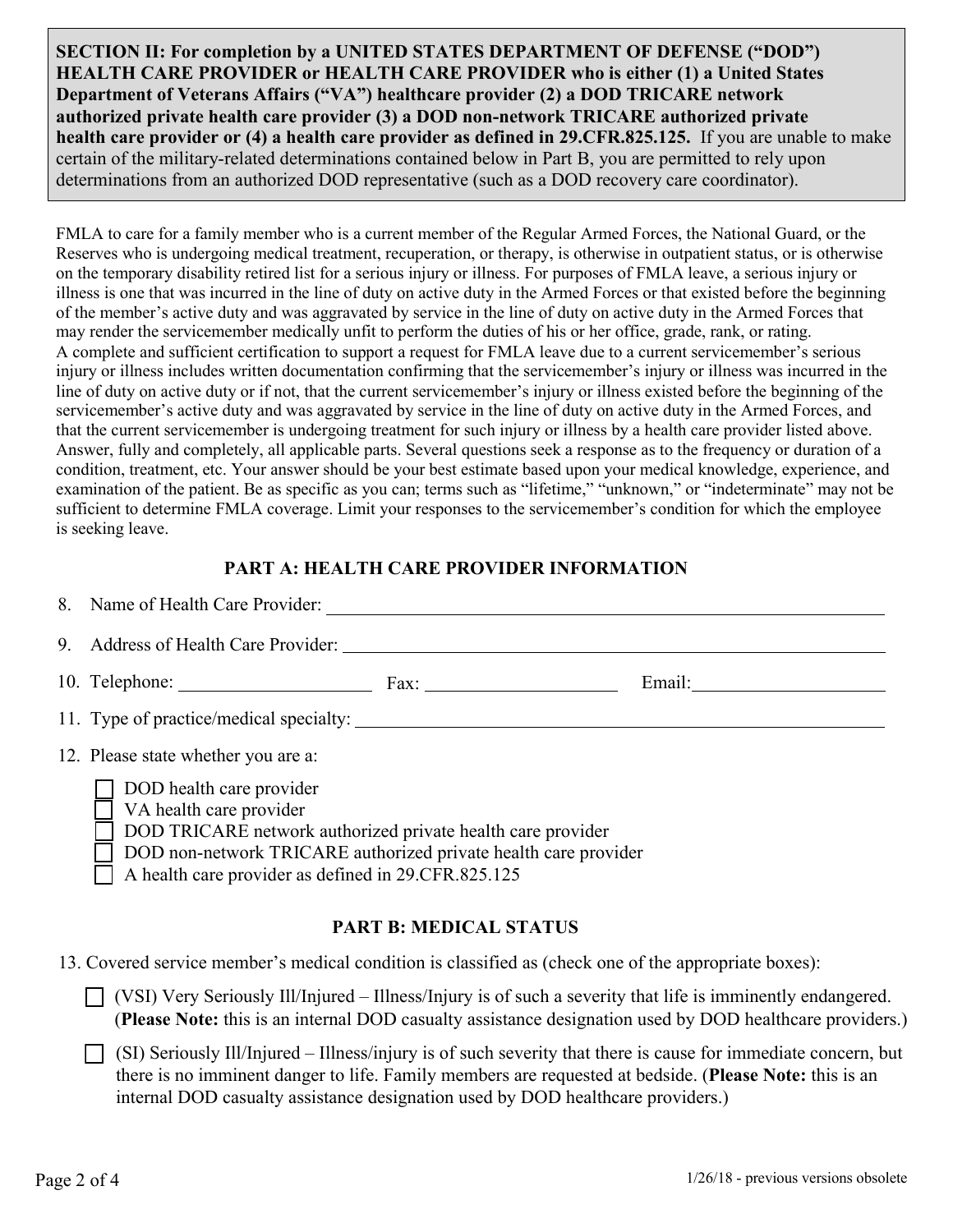$\Box$  OTHER Ill/Injured – a serious injury or illness that may render the service member medically unfit to perform the duties of the member's office, grade, rank, or rating.

 $\Box$  NONE OF THE ABOVE (Note to Employee: If this box is checked, you may still be eligible to take leave to care for a covered family member with a "serious health condition" under 825.113 of the FMLA. If such leave is requested, you may be required to complete the FMLA Certification of Health Care Provider for Family Member's Serious Health Condition form.)

14. Was the condition for which the covered service member is being treated incurred in line of duty on active duty in the armed forces?

| 17. Probable duration of condition and/or need for care:                                                       |  |
|----------------------------------------------------------------------------------------------------------------|--|
| 18. Is the covered service member undergoing medical treatment, recuperation, or therapy? $\Box$ Yes $\Box$ No |  |
| If yes, please describe medical treatment, recuperation or therapy:                                            |  |
|                                                                                                                |  |

## **PART C: COVERED SERVICE MEMBER NEED FOR CARE BY FAMILY MEMBER**

19. Will the covered service member need care for a single continuous period of time, including any time for treatment and recovery?

 $\Box$  Yes  $\Box$  No

If yes, estimate the beginning and ending dates for this period of time:

20. Will the covered service member require periodic follow-up treatment appointments?

 $\Box$  Yes  $\Box$  No

If yes, estimate the treatment schedule:

| 21. Is there a medical necessity for the covered service member to have periodic care for these follow-up |  |
|-----------------------------------------------------------------------------------------------------------|--|
| treatment appointments?                                                                                   |  |

 $\Box$  No Yes

22. Is there a medical necessity for the covered service member to have periodic care for other than scheduled follow-up treatment appointments (e.g. episodic flare-ups of medical condition)?

 $\Box$  Yes  $\Box$  No

If yes, please estimate the frequency and duration of the periodic care:

### **Authorized Signature of Health Care Provider:**

Print Name: Date: Date: